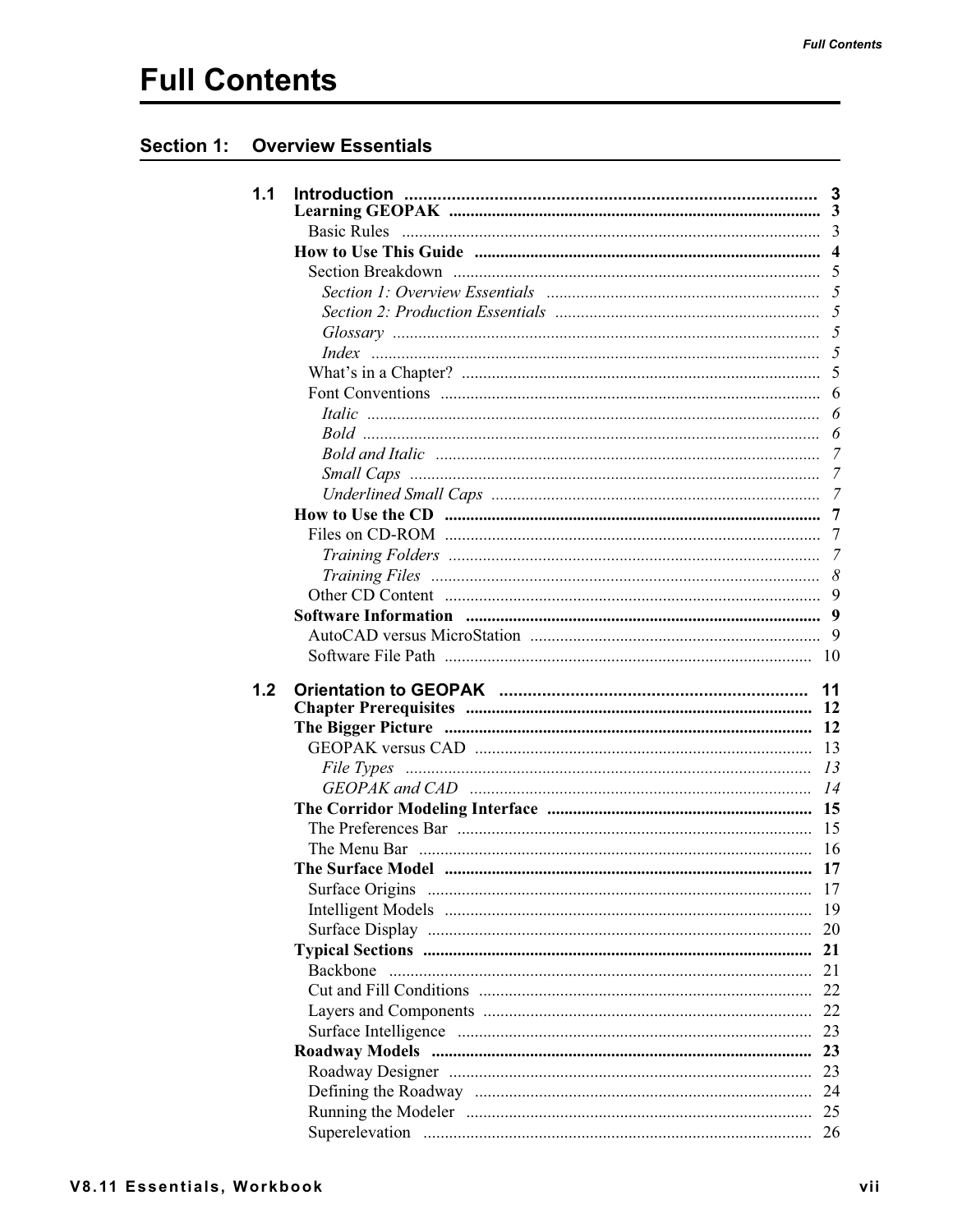|     | GEOPAK Support minimuminimuminimuminimuminimuminimuminimum 28 |    |
|-----|---------------------------------------------------------------|----|
|     |                                                               |    |
|     |                                                               |    |
|     |                                                               |    |
|     |                                                               |    |
|     |                                                               |    |
| 1.3 |                                                               | 31 |
|     |                                                               |    |
|     |                                                               |    |
|     |                                                               |    |
|     |                                                               |    |
|     |                                                               |    |
|     |                                                               |    |
|     |                                                               |    |
| 1.4 |                                                               | 39 |
|     |                                                               |    |
|     |                                                               |    |
|     |                                                               |    |
|     |                                                               |    |
|     |                                                               |    |
|     |                                                               |    |
|     |                                                               |    |
|     |                                                               |    |
|     |                                                               |    |
|     |                                                               |    |
|     |                                                               |    |
|     |                                                               |    |
|     |                                                               |    |
|     |                                                               |    |
|     |                                                               |    |
|     |                                                               |    |
|     |                                                               |    |
|     |                                                               |    |
|     |                                                               |    |
|     |                                                               |    |
|     |                                                               |    |
|     |                                                               |    |
|     |                                                               |    |
|     |                                                               |    |
|     |                                                               |    |
|     |                                                               |    |
|     |                                                               |    |
|     |                                                               |    |

## **Section 2: Production Essentials**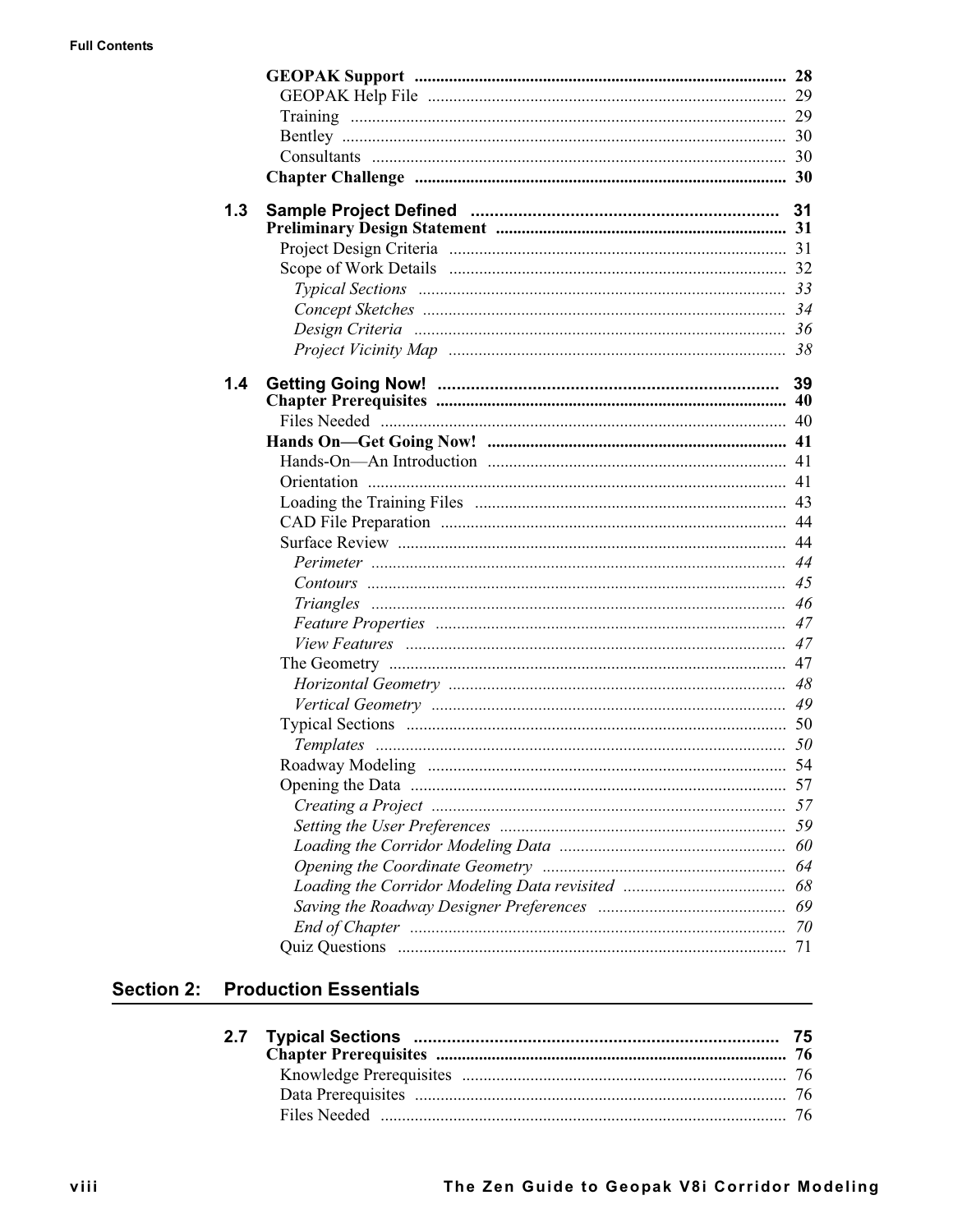| 77         |
|------------|
| 77         |
| 79         |
| 80         |
| 82         |
| 85         |
|            |
| 87         |
|            |
| 91         |
|            |
|            |
|            |
|            |
|            |
| 103        |
| 104        |
| 105        |
| 106        |
| -107       |
|            |
| <i>110</i> |
| <i>110</i> |
| <i>113</i> |
| <i>115</i> |
| 118        |
|            |
|            |
|            |
| 127        |
| 128        |
|            |
|            |
|            |
|            |
| <i>130</i> |
| 130        |
| 131        |
| 132        |
| 132        |
| 133        |
| 134        |
| 134        |
| 134        |
| 137        |
| <i>140</i> |
| 141        |
| 144        |
| 147        |
| 150        |
| 153        |
| 155        |
| 158        |
| 159        |
| 160        |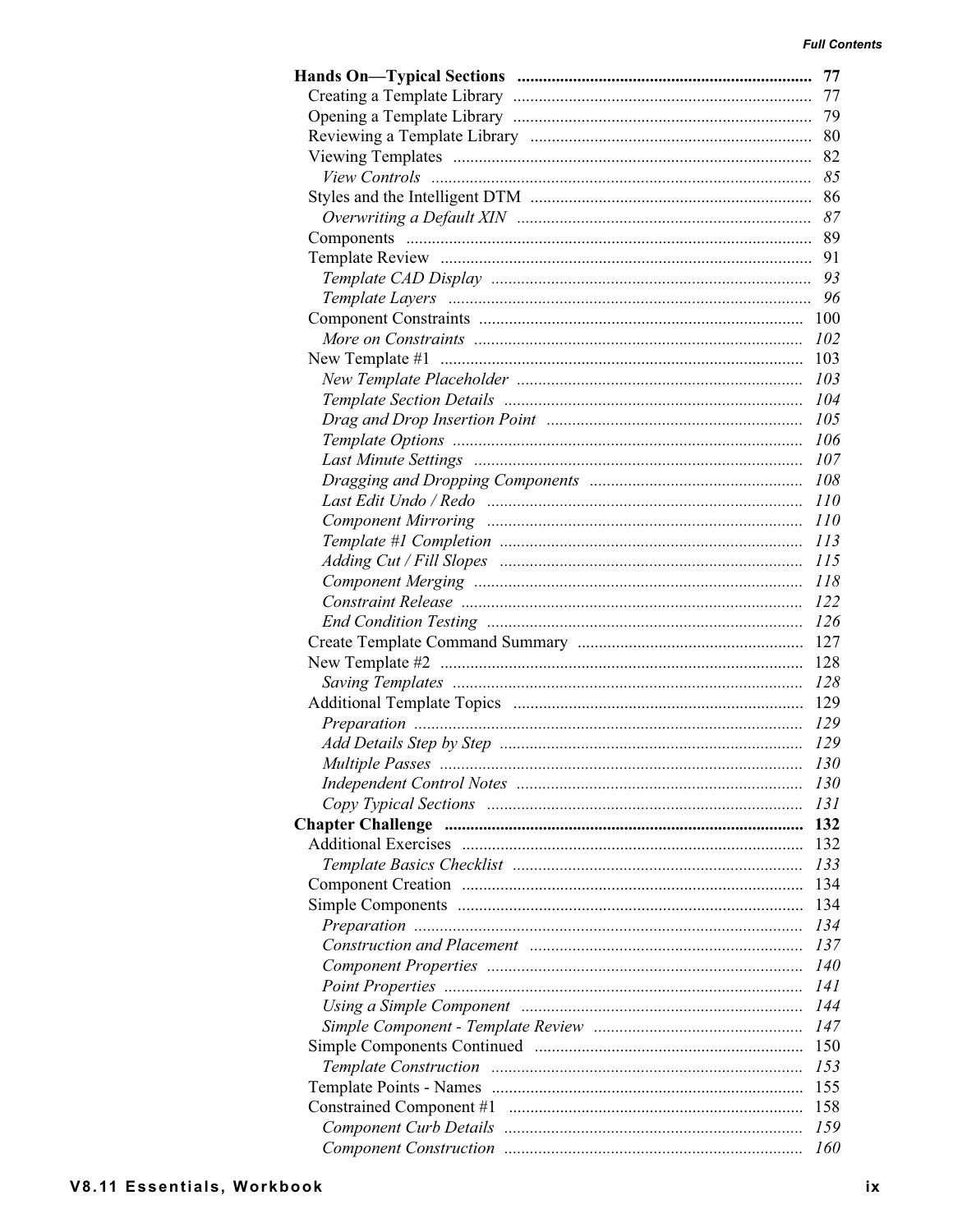$2.8$ 

| Create Surface |  |
|----------------|--|